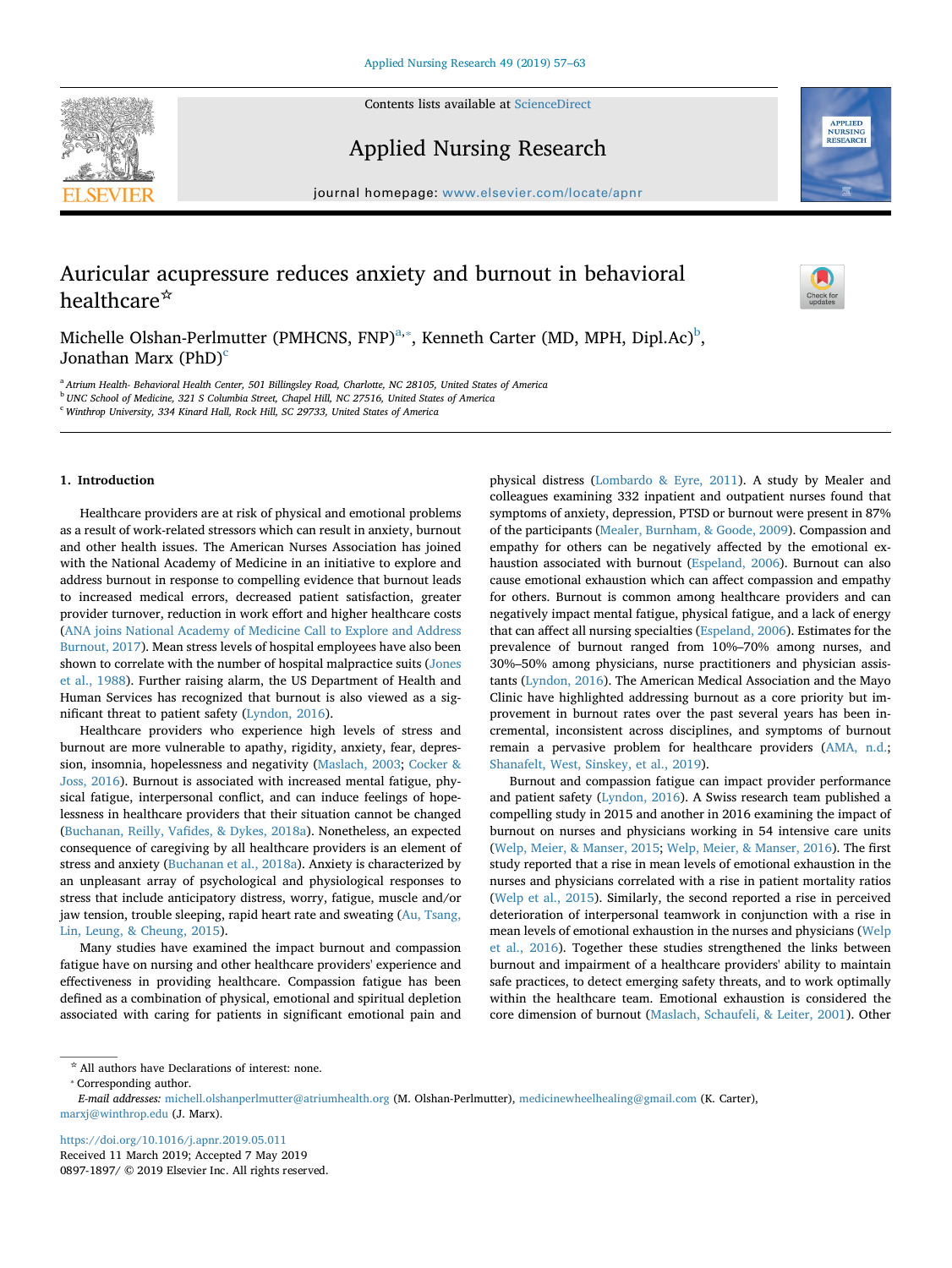studies have also concluded that emotional exhaustion could exert its negative effect on patient safety due to decrease in physical and cognitive ability to perform one's duties. The cognitive processes such as executive functions, attention and memory are impaired in burnt-out individuals [\(Deligkaris, Panagopoulou, Montgomery, & Masoura,](#page-6-15) [2014\)](#page-6-15).

# **2. Literature review**

Studies have suggested auricular acupuncture can be beneficial in reducing stress and anxiety. In Reilly's study, auricular acupuncture was offered to healthcare workers on the inpatient surgical burn/trauma intensive care and step-down units. Intervention consisted of five auricular acupuncture sessions over a 16-week period. Results indicated auricular acupuncture was an effective intervention for the relief of stress/anxiety, burnout and secondary traumatic stress ([Reilly, 2014](#page-6-16)). Significant increases were noted in courage and patience, two dimensions of the Caring Ability Inventory ([Reilly, 2014\)](#page-6-16).

Auricular acupuncture significantly reduced state and trait anxiety as well as improved engagement for hospital staff working in the cardiovascular division; it also improved engagement in these providers ([Buchanan, Reilly, Vafides, & Dykes, 2018b\)](#page-6-17). This intervention consisted of five auricular acupuncture sessions over a 16-week period ([Buchanan et al., 2018b\)](#page-6-17). State anxiety is identified as unpleasant emotional, physical, and/or cognitive responses to the immediacy of perceived dangers or threats of a physical or psychosocial nature. On the other hand, trait anxiety refers to the enduring tendency across time to perceive certain situations in an anxious manner. Auricular acupuncture has been studied and shown to be an effective treatment in reducing anxiety in healthy volunteers ([Wang & Kain, 2001](#page-6-18)). It has also been shown to reduce preoperative anxiety ([Wang, Peloquin, & Kain,](#page-6-19) [2001\)](#page-6-19).

A study of 133 nursing staff employees with high or moderate levels of anxiety according to the State-Trait Anxiety Inventory participated in receiving either auricular therapy with seeds; or auricular therapy with needles; or auricular therapy with adhesive tape; or were in a control group with no intervention. Participants received twice weekly sessions over five weeks. The auricular protocol, when applied with the nursing staff, achieved significant positive differences in the reduction of anxiety and reduction in pain levels. The needle group presented a 17% reduction in anxiety and a 34% reduction in pain. The seed group had 13% decrease in anxiety and 24% decrease in pain ([Kurebayashi,](#page-6-20) [Turrini, Marques, Rodrigues, & Charlesworth, 2017\)](#page-6-20).

One theory suggests acupressure reduces anxiety by reducing 5 hydroxytryptamine and adrenocorticotropic hormone concentrations in nerves and also by adjusting the concentrations of neurotransmitters ([Kao, Chen, Lin, Chiao, & Hsieh, 2012\)](#page-6-21). The auricular acupressure Shenmen acupoints are located bilaterally in the auricles' lateral triangular fossa. These regions are innervated by a branch of the vagus nerve, and are associated with anti-inflammatory and calming actions ([Li et al., 2015\)](#page-6-22). Notably, the auricular Shenmen acupoint is one of the National Acupuncture Detoxification Association (NADA) protocol bilateral auricular points ([National Acupuncture Detoxification](#page-6-23) [Association \(NADA\), 2011](#page-6-23)).

During the postoperative period in patients who had undergone hemicolectomy, investigators detected that the use of occlusive press needles at bilateral auricular Shenmen and Point Zero locations increased parasympathetic nerve activity as measured by an electrocardiographic unit recording low frequency/high frequency (LF/HF) ratio [\(Arai et al., 2013](#page-6-24)). The LF/HF ratio is thought to reflect sympathetic/parasympathetic balance. Under various conditions such as physical and mental stress, a variance in sympathetic/parasympathetic balance is reflected by variance in the LF/HF ratio. Shenmen is associated with increased parasympathetic nerve activity which is consistent with studies associating this point with pain relief, relaxation, autonomic nervous system, hormonal and other effects [\(Arai et al.,](#page-6-24)

[2013\)](#page-6-24). The Shenmen point has been shown to have a calming effect, promoting relaxation and alleviating pain and anxiety ([Helms, 1997](#page-6-25)). A study of the effect of acupressure in cancer patients undergoing bone marrow biopsy and aspiration revealed that acupressure was effective in decreasing anxiety and pain severity. This study also concluded that cost effectiveness and short-term simple education make auricular acupressure useful in clinical settings for different illnesses [\(Moloud,](#page-6-26) [Abbas, Fatemeh, Shahrbanoo, & Bahram, 2017](#page-6-26)). Shenmen auricular acupressure reduced the need for sedatives and anti-anxiety medication in post-menopausal women with anxiety [\(Kao et al., 2012\)](#page-6-21), and alleviated anxiety in elderly patients before hip surgery ([Barker et al.,](#page-6-27) [2006\)](#page-6-27).

A recent study showed that improvements in sleep quality, anxiousness and depressed mood in a population of nursing students are associated with the application of a magnetic pellet on the Shenmen ear acupoint [\(Ke-Hsin, Chia-Chuan, & Mei-Ling, 2018](#page-6-28)). A systematic review and meta-analysis was conducted on the effects of acupressure on anxiety. The combined results of the five trials showed a greater overall reduction in anxiety in the acupressure group than in the sham controls ([Au et al., 2015\)](#page-6-6).

The National Acupuncture Detoxification Association (NADA) was established in 1985 and is a clinically eclectic blend of bilateral acupressure pellets, one-to-five bilaterally placed acupuncture needles, and a uniquely crafted cordial tea ([National Acupuncture Detoxification](#page-6-23) [Association \(NADA\), 2011;](#page-6-23) [Beamis, 2015](#page-6-29)). The NADA protocol process is clinically flexible, and practitioners can choose which protocol components or mixture of components they may want to utilize depending on clients' needs and clinical setting. The NADA auricular acupressure Shenmen acupoint is one of the classical NADA auricular acupoints and was used in this study. The NADA protocol has been efficacious in engagement and retention of patients in a therapeutic process across the acute and chronic phases of a treatment continuum ([National Acupuncture Detoxification Association \(NADA\), 2011](#page-6-23); [Center for Substance Abuse Treatment, 2006](#page-6-30); [Stuyt & Voyles, 2016\)](#page-6-31).

The purpose of this study is to evaluate the effectiveness of auricular acupressure utilizing Shenmen acupoint on improving behavioral healthcare providers' anxiety and burnout.

# **3. Methods**

#### *3.1. Study design and sample*

This study uses a correlated-sample design (repeated measures) with a *t*-test analysis. The design also incorporates elements of a temporal crossover between groups. Behavioral healthcare employees working in a large healthcare systems' psychiatry department in North Carolina were eligible to participate in this study. The psychiatry department worksites include emergency room, inpatient services, outpatient services and consult-liaison services. Participation was open to direct-care employees (e.g., nurses, physicians, nurse practitioners, physician assistants, therapists and behavioral healthcare technicians) as well as support staff (e.g., registration, security and pharmacy). Eligible staff were informed about the study by their managers during staff meetings, flyers and by word of mouth. Participants were primarily those who worked or rotated to dayshift schedules because the trained practitioners administering the treatment worked dayshift schedules. Of the 98 people who completed the study (Group 1,  $N = 51$ ) received treatment in the first six weeks, and (Group 2,  $N = 47$ ) received treatment from week 7 to week 13. The original number consenting to participate was 141. (See [Appendix A](#page-6-32): Flow Chart Participants.)

All participants were screened according to the following criteria: full-time employees who had worked for at least six months and were involved in patient care. Participants were randomized to receive auricular acupressure Shenmen acupoint right away (Group 1) or be waitlisted (Group 2) to begin auricular acupressure Shenmen acupoint after initial group (Group 1) completed treatment. For the purposes of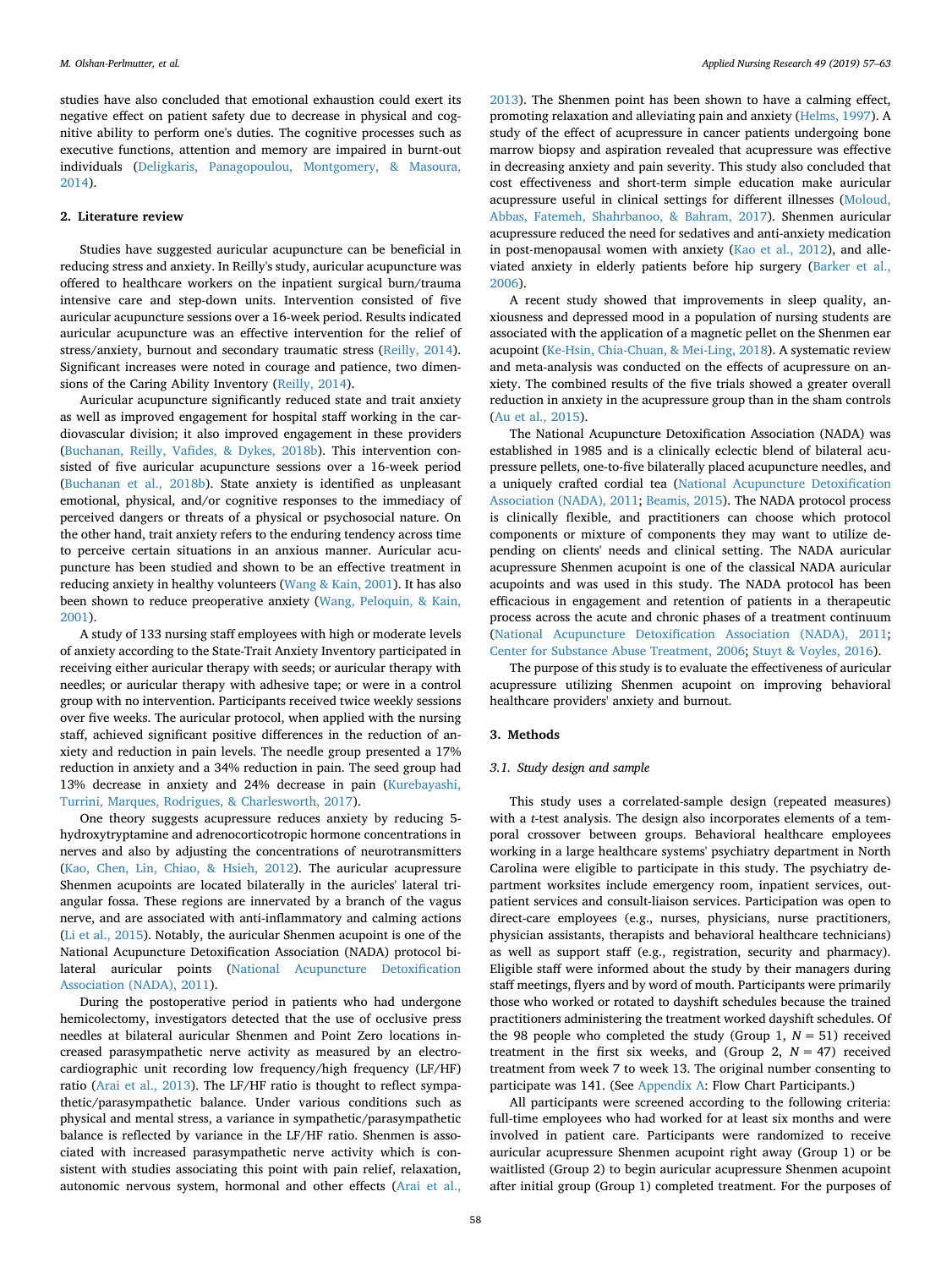this study each participant was assigned by a random number table to enter into the initial treatment group (Group 1) or the waitlist group (Group 2). An informed consent form was completed by each participant, and these forms were kept in separate files from the questionnaires. Numerical codes were used to identify the informed consent and questionnaire documents. The numerical codes are only going to be accessible to the members of the research team and no other personnel at the medical facilities will have access to this information. The study is not blind. Magnetic pellets were possibly visible to coworkers even though they were placed behind the ears to maximize anonymity of the study participants.

The study primarily utilizes a pre-test/post-test construct. In addition, qualitative data was obtained and "thematic content analysis" performed on three open-ended questions at study completion. Each participant was asked to complete the Generalized Anxiety Disorder (GAD-7), a 7-item questionnaire measuring correlates of anxiety, and a Professional Quality of Life (PQOL), a 30-item questionnaire measuring compassion satisfaction, trauma/compassion fatigue and burnout when entering the study.

Participants in the initial treatment Group 1 completed the GAD-7 and PQOL questionnaires before receiving auricular acupressure Shenmen acupoint treatment and completed GAD-7 and PQOL questionnaires again after six weeks of treatment. Participants in the Group 2 (waitlist group which acts as control group during first six weeks) completed questionnaires at start of study, at end of six weeks when treatment Group 1 completed auricular acupressure Shenmen acupoint treatment, and again after their (Group 2) completion of six weeks of treatment. Both Group 1 and Group 2 completed post-treatment work stress questionnaires right after completing auricular acupressure Shenmen acupoint treatment.

All participants when in the treatment condition had a magnetic pellet with hypoallergenic tape applied to the reverse Shenmen acupoint. Magnetic pellets remained in place for one entire week and then magnetic pellets were removed and replaced. The reverse Shenmen is located at the lateral wall of the triangular fossa behind and mirroring the anterior Shenmen acupoint, The participating behavioral healthcare providers completed at least three auricular acupressure Shenmen weekly treatments in order to be included in the sample for statistical analysis [\(Fig. 1\)](#page-2-0).

#### *3.2. Instruments and measures*

# *3.2.1. General anxiety disorder questionnaire (GAD-7)*

This tool is widely recognized as valid and reliable in primary care and mental health settings. It is a screening tool and as such has symptom severity measures for the four most common anxiety disorders: generalized anxiety disorder, panic disorder, social phobia and post traumatic disorder. Using a cutoff score of 8, the GAD-7 has a sensitivity of 92% and specificity of 76% for diagnosis of general anxiety disorder. The following cutoffs correlate with level of anxiety score: score 5–9 mild anxiety, score10–14 moderate anxiety, score 15–21 high anxiety [\(https://www.researchgate.net/publication/](#page-6-33) 232108522 Validation and Standardization of the Generalized [Anxiety\\_Disorder\\_Screener\\_GAD-7\\_in\\_the\\_General\\_Population, n.d.\)](#page-6-33).

#### *3.2.2. Professional quality of life questionnaire (PQOL)*

This is the most used measure of the negative and positive effects of helping others that experience suffering and trauma. It has subscales for compassion satisfaction, burnout and compassion fatigue. The burnout subscale is our primary focus in this study. The scale's creator, Stamm B, defines burnout as a "feeling of hopelessness and difficulties in dealing with work or doing your job effectively. These negative feeling usually have a gradual onset. They can reflect the feelings that your efforts make no difference or they can be associated with a very high workload or non-supportive work environment," alpha scale reliability 0.75. The other subscales, compassion satisfaction and trauma/compassion fatigue have an alpha scale reliability of 0.88 and 0.81 respectively ([Stamm, 2009-2012](#page-6-34)).

#### *3.2.3. Work stress questionnaire post treatment*

This consists of three open-ended response questions compiled by the investigators to illicit qualitative feedback on participants' positive as well as negative auricular acupressure experience.

# *3.3. Interventions*

Auricular acupressure using 800 gauss low magnetic intensity ear pellets are used in this study. There is no documentation that the weak Ferrite ear magnets used in this study have ever been associated with significant injury. These magnetic pellets were placed at the reverse

<span id="page-2-0"></span>

**Fig. 1.** Shenmen acupoint is located in the lateral wall of the triangular fossa. This study used reverse Shenmen located behind and mirroring the anterior Shenmen acupoint.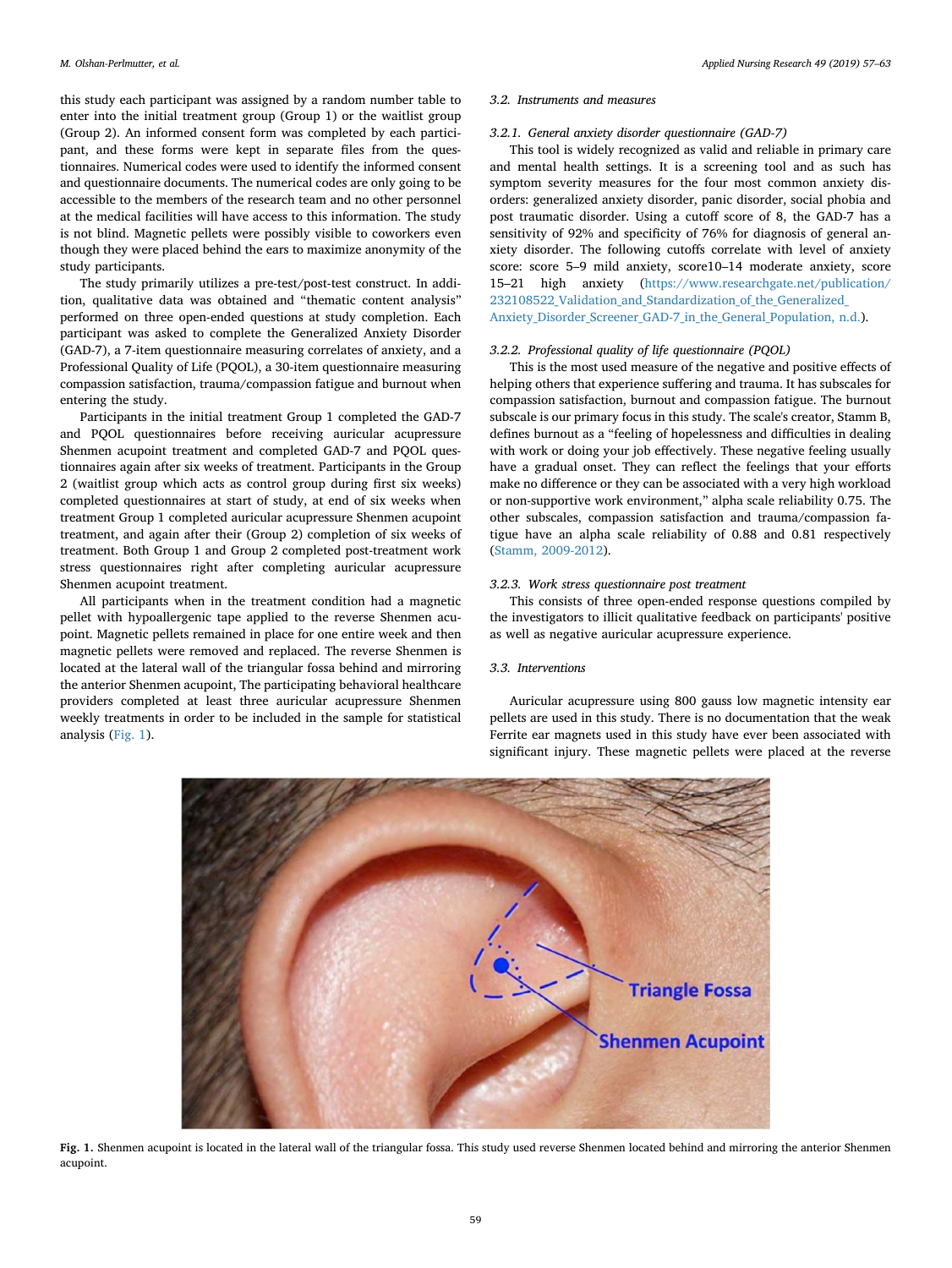#### <span id="page-3-0"></span>**Table 1**

Health care providers characteristics.

|                         | <b>Total Health</b><br>Providers<br>$(N = 98)$ | Group 1<br>$(N = 51)$ | Group 2<br>$(N = 47)$ |
|-------------------------|------------------------------------------------|-----------------------|-----------------------|
| Gender                  |                                                |                       |                       |
| Male                    | 30%                                            | 22%                   | 38%                   |
| Female                  | 70%                                            | 78%                   | 62%                   |
| Ethnicity/race          |                                                |                       |                       |
| African-American        | 37%                                            | 42%                   | 32%                   |
| Caucasian               | 50%                                            | 44%                   | 55%                   |
| Other                   | 13%                                            | 14%                   | 13%                   |
| Marital status          |                                                |                       |                       |
| Married                 | 57%                                            | 47%                   | 68%                   |
| Single                  | 35%                                            | 45%                   | 23%                   |
| Divorced                | 6%                                             | 6%                    | 6%                    |
| Other                   | 2%                                             | 2%                    | 2%                    |
| Job categories          |                                                |                       |                       |
| Advanced practitioners  | 21%                                            | 14%                   | 28%                   |
| <b>Nurses</b>           | 46%                                            | 54%                   | 37%                   |
| Therapies               | 14%                                            | 14%                   | 15%                   |
| Support staff           | 19%                                            | 18%                   | 20%                   |
| Area hospital           |                                                |                       |                       |
| Inpatient               | 43%                                            | 48%                   | 38%                   |
| Emergency room          | 10%                                            | 12%                   | 9%                    |
| Outpatient clinic       | 17%                                            | 14%                   | 19%                   |
| Outpatient services     | 30%                                            | 26%                   | 34%                   |
| Age                     |                                                |                       |                       |
| Years $\pm$ SD          | $45 \pm 11.3$                                  | 42.4. $\pm$ 12        | 47.5 $\pm$ 9.4.       |
| Range                   | $22 - 74$                                      | $22 - 74$             | $27 - 64$             |
| Education               |                                                |                       |                       |
| Years $\pm$ SD          | $17.5 + 3.2$                                   | $17.2 + 2.7$          | $17.9 + 3.6$          |
| Range                   | $12 - 28$                                      | $12 - 23$             | $12 - 28$             |
| Years profession        |                                                |                       |                       |
| Years $\pm$ SD          | $4.5 \pm 10.5$                                 | $13.6 \pm 11.6$       | $15.5 \pm 9.1$        |
| Range                   | $1 - 45$                                       | $1 - 45$              | $2 - 38$              |
| Years provider          |                                                |                       |                       |
| Years $\pm$ SD          | $8.3 \pm 8.2$                                  | 7.6. $\pm$ 9.1        | $9.0 \pm 7.3$         |
| Range                   | $1 - 40$                                       | $1 - 40$              | $1 - 28$              |
| Anxiety                 |                                                |                       |                       |
| GAD-7 $\pm$ SD          | $6.0 \pm 4.8$                                  | $6.0 \pm 4.8$         | $5.9 \pm 4.9$         |
| Range                   | $0 - 21$                                       | $0 - 21$              | $0 - 18$              |
| Burnout                 |                                                |                       |                       |
| $POOL \pm SD$           | $21.8 \pm 5.22$                                | $22.4 \pm 5.11$       | $21.1 \pm 5.25$       |
| Range                   | $12 - 36$                                      | 14-35                 | $12 - 36$             |
| Compassion satisfaction |                                                |                       |                       |
| $POOL \pm SD$           | $40.0 \pm 5.4$                                 | $38.9 \pm 5.8$        | 41.3 $\pm$ 4.8.       |
| Range                   | $21 - 50$                                      | $21 - 49$             | $30 - 50$             |
| Trauma/compassion       |                                                |                       |                       |
| fatigue                 |                                                |                       |                       |
| $POOL \pm SD$           | $20.6 + 5.3$                                   | $21 \pm 5.2$          | $20 \pm 5.3$          |
| Range                   | $12 - 34$                                      | $12 - 30$             | $12 - 34$             |

<span id="page-3-2"></span>\* Significant difference between group means ( $p < .05$ ).

Shenmen, located at the lateral wall of the triangular fossa. It is behind and mirrors the anterior Shenmen acupoint. The magnetic pellets were replaced weekly every Monday for six weeks for participants receiving auricular acupressure. When participants were not available on Monday due to work schedule, accommodations were made for them to have their magnetic pellet replaced the following day. All magnetic pellets were applied by advanced clinical practitioners and by physicians trained by a NADA Registered Trainer. Participants were encouraged to remove the magnetic pellets the morning prior to having their weekly scheduled replacement ([Table 1](#page-3-0)).

# *3.4. Results*

Of the 98 healthcare providers completing the study, only age and compassion satisfaction were statistically different between those receiving the treatment in the first six weeks (Group  $1, N = 51$ ) and those receiving treatment between week seven and week 13 (Group 2,  $N = 47$ . These differences have little impact on our results because we are preforming a correlated-sample design (repeated measures) with a *t*-test analysis. (Since the pre-test and post-test scores for each person are paired, each person acts as their own control).

GAD-7 and PQOL pre- and post-survey results are summarized in [Table 2](#page-3-1).

[Table 2](#page-3-1) and [Figs. 2–3](#page-4-0) illustrate Group 1 (received treatment during first six weeks) and Group 2 (began treatment in week 7) improving statistically significantly ( $p < .05$ ) in anxiety and burnout levels directly following auricular acupressure Shenmen acupoint treatment completion. [Table 2](#page-3-1) and [Figs. 2–3](#page-4-0) also shows that Group 2 did not show significant change in anxiety and burnout during the first six weeks of the study when these healthcare providers did not receive auricular acupressure Shenmen acupoint treatment (the crossover element of study). This non-finding significantly increases the external validity associated with the positive finding for Group 1 (receiving treatment) during the same time frame.

The same general pattern was found for the secondary subscales of PQOL: compassion satisfaction and trauma/compassion fatigue. In the first six weeks, statistically significant improvement was shown in the auricular acupressure Shenmen acupoint treatment group, while no improvement was noted for the control group. During the second 6 week treatment when Group 2 received auricular acupressure Shenmen acupoint treatment, we noted improvement but did not quite reach statistical significance.

The post-treatment work-stress questionnaire was provided to both Group 1 ( $N = 48$ ) and Group 2 ( $N = 46$ ). Overall, 60% of the respondents indicated perceived benefits. Most commonly specific benefits included less stressed, more patience with patients, sleeping better and being more mindful. The majority of the completing respondents

#### <span id="page-3-1"></span>**Table 2**

Paired Repeated measure t-test for Gad-7 anxiety Scores and PQOL subscales (Burnout, Compassion Satisfaction and Trauma/Compassion Fatigue)<sup>#</sup> by time for Health Care Providers with Auricular Acupressure Treatment.)

|                                                               | Gad-7                                                | Burnout                                                | Compassion satisfaction                                | Trauma/compassion fatigue                             |
|---------------------------------------------------------------|------------------------------------------------------|--------------------------------------------------------|--------------------------------------------------------|-------------------------------------------------------|
| Group 1<br>$(N = 49)$<br>Initial-6 weeks<br>(treatment group) | $M_1 = 6.14$ ; $M_2 = 3.65$<br>$t = 4.6$ ; $p < .01$ | $M_1 = 22.3$ ; $M_2 = 20.42$<br>$t = 3.53$ ; $p < .01$ | $M_1 = 39.12$ ; $M_2 = 40.89$<br>$t = -2.57$ ; p < .05 | $M_1 = 20.9$ ; $M_2 = 19.32$<br>$t = 2.3$ ; $p < .05$ |
| Group 2<br>$(N = 46)$<br>Initial-6 weeks<br>(control group)   | $M_1 = 5.91$ ; $M_2 = 5.65$<br>$t = 0.38$ ; NS       | $M_1 = 20.8$ ; $M_2 = 21.56$<br>$t = -0.16$ : NS       | $M_1 = 41.26$ ; $M_2 = 40.54$<br>$t = 0.94$ : NS       | $M_1 = 19.61$ ; $M_2 = 20.10$<br>$t = -0.68$ ; NS     |
| 7 weeks-13 weeks<br>(treatment group)                         | $M_1 = 5.91$ ; $M_2 = 4.00$<br>$t = 3.2; p < .05$    | $M_1 = 21.56$ ; $M_2 = 20.1$<br>$t = 2.1$ ; $p < .05$  | $M_1 = 40.4.43$ ; $M_2 = 41.81$<br>$t = -1.8; p = .07$ | $M_1 = 19.59 M_2 = 18.88$<br>$t = 1.2$ ; $p = .23$    |

<span id="page-3-3"></span># A positive sign for Gad-7, Burnout and Trauma/Compassion Fatigue indicates improvement between pre-test and post-test. A negative sign indicates improvement in Compassion satisfaction, because of the direction of this subscale.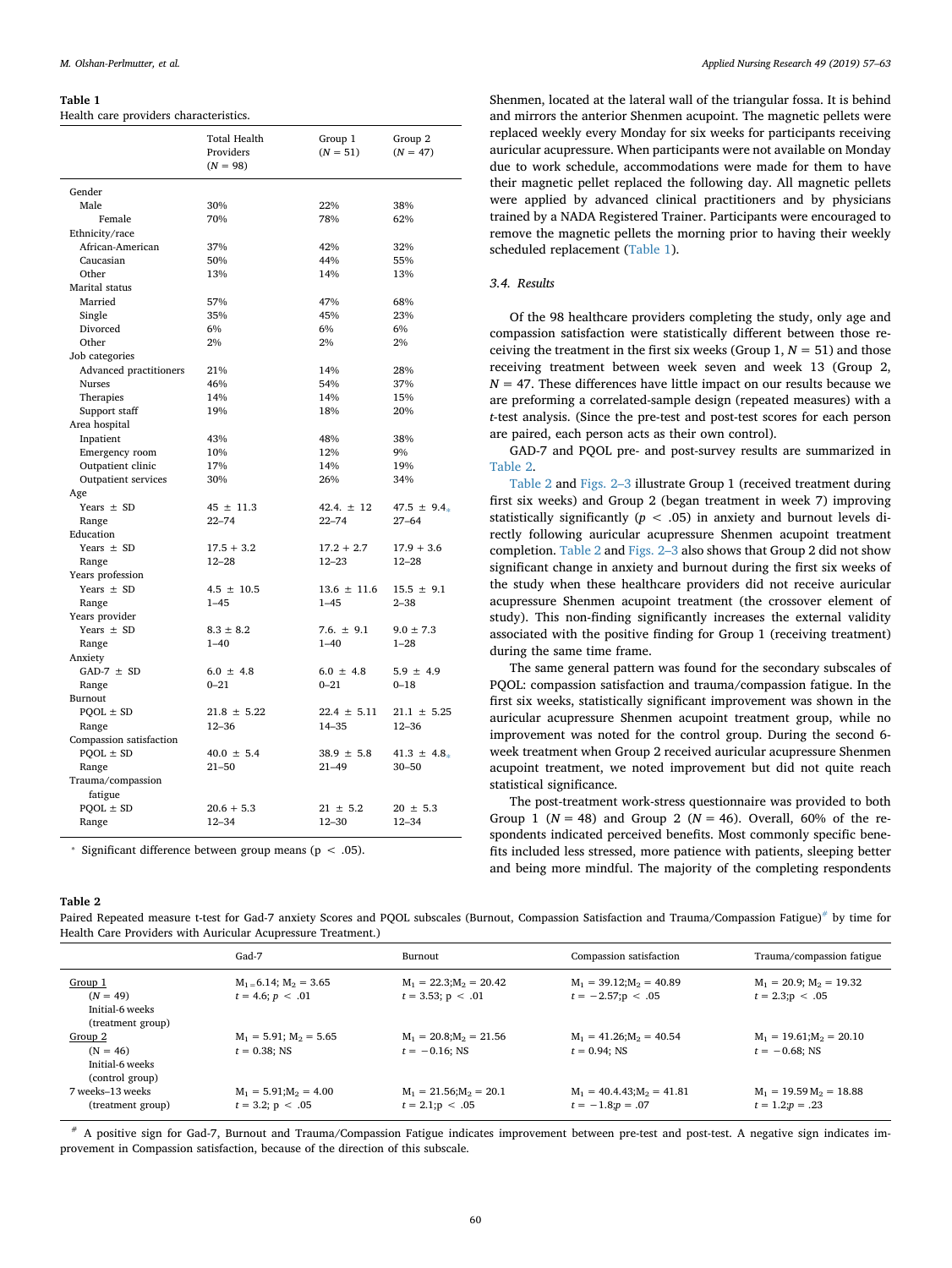<span id="page-4-0"></span>

**Fig. 2.** Mean GAD-7-General Anxiety scores before auricular acupressure Shenmen acupoint and after six weeks of treatment for two groups of healthcare providers.

indicated no noticeable drawbacks from the treatment. Some respondents  $(N = 30)$  mentioned minor discomfort with glasses and tape relating to issues such as irritation and loosening of site adhesion. A few mentioned headaches ( $N = 3$ ). However, only five participants dropped out of the study due to skin irritations from the tape and two due to headaches. (see [Appendix A](#page-6-32)).

#### **4. Discussion**

The purpose of this study is to evaluate the effectiveness of auricular acupressure Shenmen acupoint on improving behavioral healthcare providers' anxiety and burnout.

Burnout was assessed using Professional Quality of Life (PQOL) questionnaire consisting of the three subscales: burnout, compassion satisfaction and trauma/compassion fatigue. Anxiety was assessed using the Generalized Anxiety Disorder (GAD-7) questionnaire. In order to gain a broader understanding of participants' experience with auricular acupressure Shenmen acupoint, they were asked to complete three open-ended post-treatment questions. Our results indicate anxiety measured using the GAD-7 improved statistically significantly (*p* < .05) following auricular acupressure Shenmen acupoint treatment compared to each participants' baseline. Additionally, Group 2, during the first six weeks of the study when they did not receive auricular acupressure Shenmen acupoint treatment, did not show significant change in anxiety from baseline.

The PQOL subscale for burnout also reveals statistically significant improvement from each participants' baseline ( $p < .05$ ). The other two 2 subscales: compassion satisfaction and trauma/compassion fatigue improved statistically significantly for Group 1 after treatment, but they did not improve statistically significantly in Group 2 after treatment,

though outcomes trended in the predicted direction.

The post-treatment work stress questionnaire indicated 60% of participants mentioned positive experiences from auricular acupressure Shenmen acupoint. They reported less stress, more patience with patients, sleeping better and being more mindful. Some respondents  $(N = 30)$  mentioned minor discomfort with glasses and tape relating to issues such as irritation and loosening of site adhesion. A few mentioned headaches ( $N = 3$ ). However, only five participants dropped out of the study due to skin irritations from the tape and two due to headaches.

The authors did not anticipate the discomfort that arose for respondents who wore glasses and reported skin irritation from the glasses when they come in contact with magnetic pellets. In these cases, the position of the magnetic pellet could be changed to suit the eyeglass wearer within the area identified as the auricular acupressure Shenmen acupoint. Also, a different type of bead or vaccaria seed could be used. The authors felt it was important to understand benefits experienced that are not captured from the standardized questionnaires used in this study. These findings correlate with the anecdotal experiences of NADA practitioners from patients receiving NADA treatments including auricular acupuncture and acupressure. These have included a sense of calmness, improved sleep and a greater sense of greater wellbeing including improved physical and emotional distress [\(Stuyt & Voyles,](#page-6-31) [2016;](#page-6-31) [Carter, Olshan-Perlmutter, Norton, & Smith, 2011](#page-6-35)).

These results are consistent with other studies that have shown auricular acupressure to be effective for reducing anxiety [\(Kao et al.,](#page-6-21) [2012;](#page-6-21) [Moloud et al., 2017](#page-6-26); [Ke-Hsin et al., 2018](#page-6-28)). Reilly was the first study that showed auricular acupuncture was effective for improving state and trait anxiety, burnout and secondary traumatic stress scores for healthcare providers; [Reilly, 2014\)](#page-6-16). A study exploring self-reported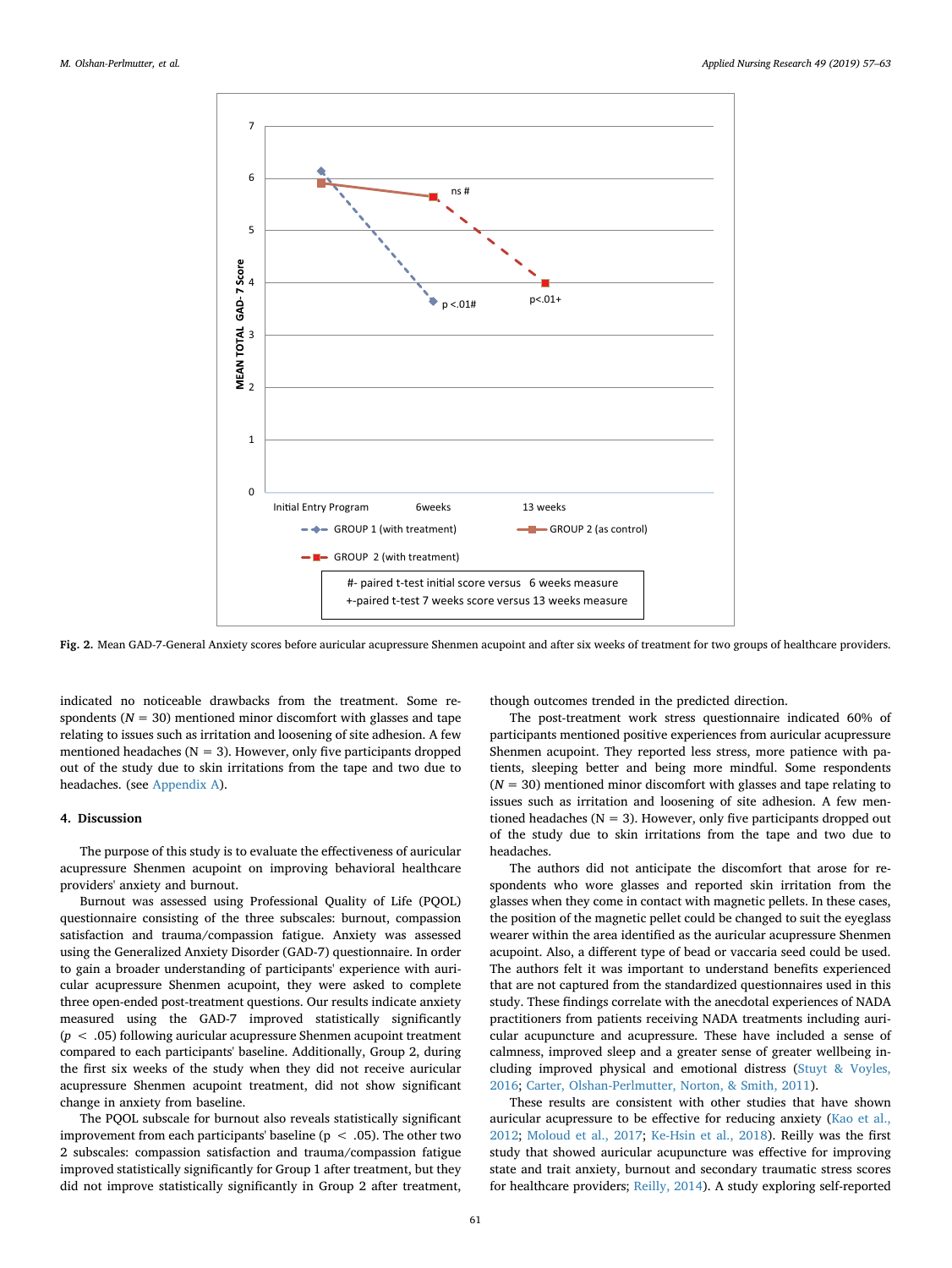

**Fig. 3.** Mean burnout levels (subscale from PQOL) before auricular acupressure Shenmen acupoint and after six weeks of treatment for two groups of healthcare providers.

benefits of auricular acupuncture among veterans with posttraumatic stress disorder identified four themes that emerged: improved sleep quality, increased relaxation, decreased pain and veterans liked/loved the auricular acupuncture treatments; [King, Moore, & Spence, 2016](#page-6-36)).

It would be interesting to see what added value may occur through combined use of acupressure points with auricular acupuncture. Further research is also needed to determine for which symptoms and for which group or subgroups of persons differential responses may be elicited through the use of auricular acupressure, auricular acupuncture or a combination of both. It is important to note that auricular acupressure is noninvasive, and easier to implement and then auricular acupuncture.

The investigators have identified clear benefit from using auricular acupressure Shenmen acupoint to address anxiety and burnout. An area needing further exploration is the impact improving anxiety and burnout has on engagement and a sense of wellbeing for behavioral healthcare workers.

# **5. Limitations**

The study has several limitations. Participants were only evaluated for six weeks of active consecutive treatment. There was no longitudinal

follow-up to determine whether there is a lasting benefit even in the absence of continued treatment. Due to lack of resources, there was no follow-up for Group 1 after Group 2 completed auricular acupressure treatment. In addition, this study did not examine a dose response as it is not known whether one needs to have continuous treatment or whether maintaining the magnetic pellet in place for one or two days a week would have produced the same positive outcomes. The participants were healthy behavioral healthcare providers, and this might limit the generalizability to other healthcare populations.

# **6. Conclusion**

This study is the first to show that auricular acupressure Shenmen acupoint reduces symptoms of anxiety and burnout in behavioral healthcare providers. In addition, 60% of respondents subjectively experienced benefits including less stress, more patience with patients, sleeping better and being more mindful. Our study indicated the auricular acupressure Shenmen acupoint was well tolerated. The authors recommend this therapeutic option be offered to healthcare providers as viable resource to address anxiety and burnout. Additional research is needed to replicate and expand on these findings in other healthcare environments.